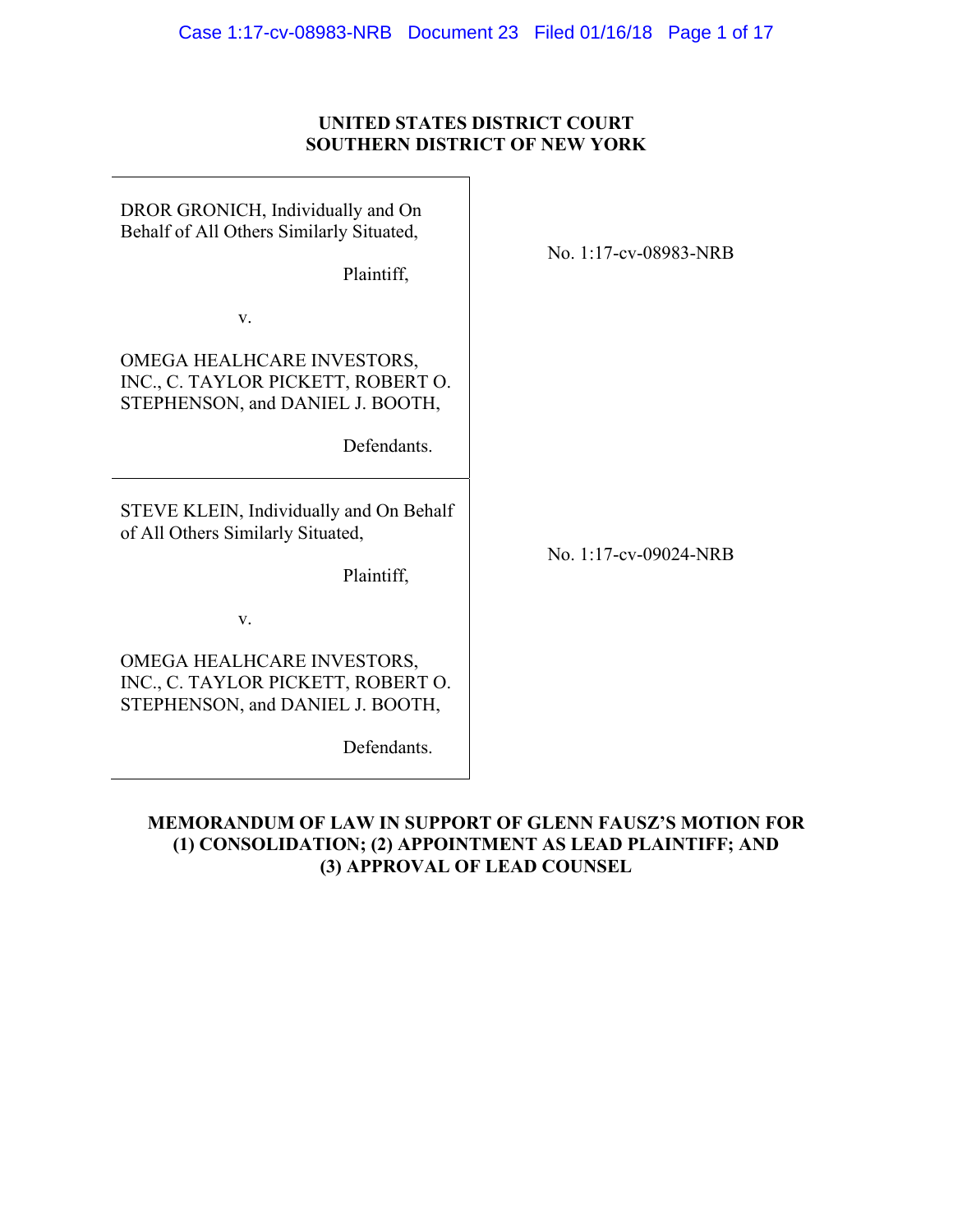## **TABLE OF CONTENTS**

| $\mathbf{I}$ . |                                                          |    | THE ACTIONS SHOULD BE CONSOLIDATED FOR ALL PURPOSES 4                   |  |
|----------------|----------------------------------------------------------|----|-------------------------------------------------------------------------|--|
| II.            | FAUSZ SHOULD BE APPOINTED LEAD PLAINTIFF FOR THE CLASS 6 |    |                                                                         |  |
|                | A.                                                       |    | The PSLRA's Provisions Concerning The Appointment Of A Lead Plaintiff 6 |  |
|                | <b>B.</b>                                                |    |                                                                         |  |
|                |                                                          | 1. |                                                                         |  |
|                |                                                          | 2. | Fausz Has the Largest Financial Interest in the Relief Sought by        |  |
|                |                                                          | 3. | Fausz Meets Rule 23's Typicality and Adequacy Requirements  8           |  |
| III.           |                                                          |    | FAUSZ'S SELECTION OF THE FARUQI FIRM AS LEAD COUNSEL SHOULD             |  |
|                |                                                          |    |                                                                         |  |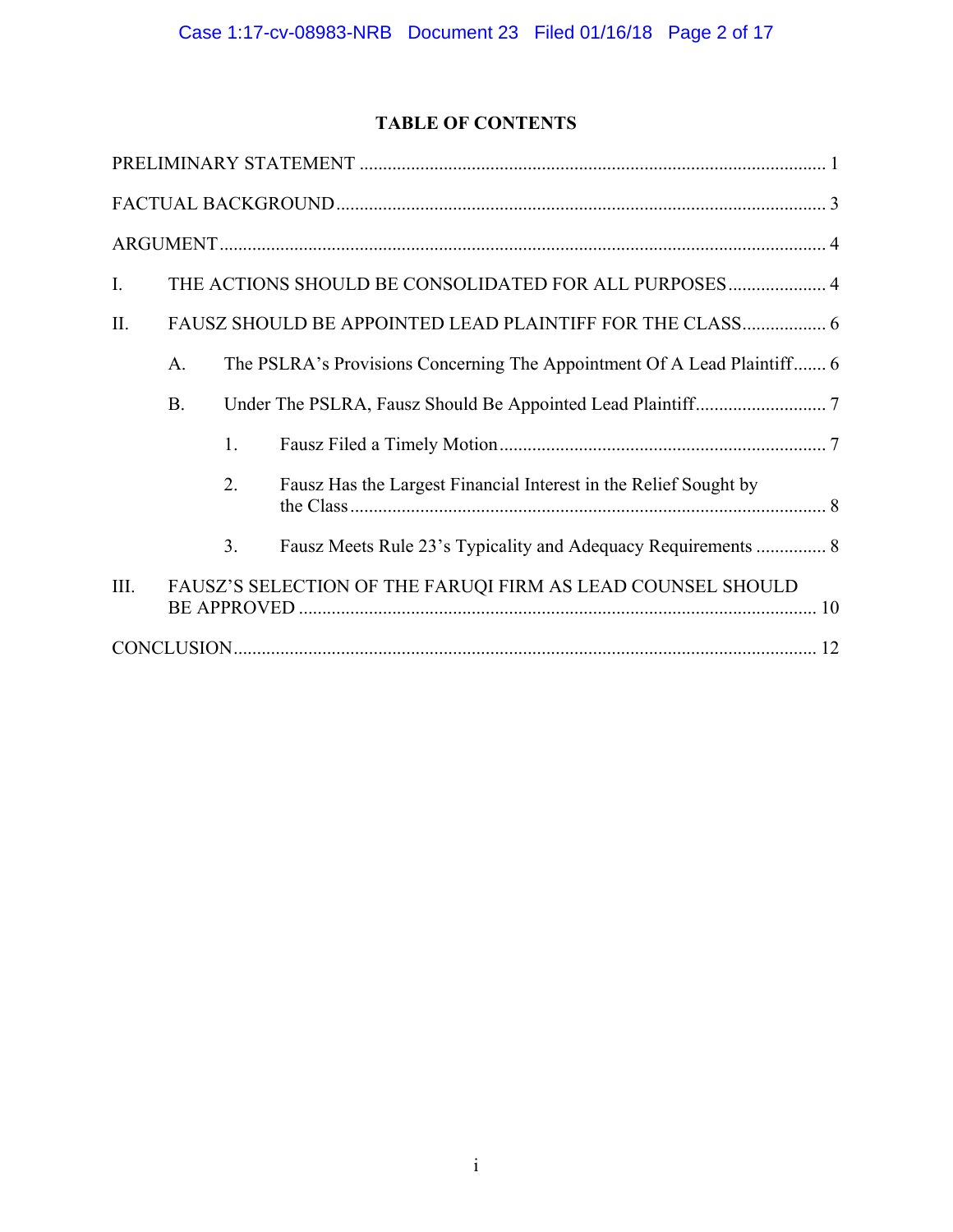## **TABLE OF AUTHORITIES**

| Cases                                                                | Page(s) |
|----------------------------------------------------------------------|---------|
| Bassin v. Decode Genetics, Inc.,                                     |         |
| Blackmoss Invs., Inc. v. ACA Capital Holdings, Inc.,                 |         |
| In re China Mobile Games & Entertainment Group, Ltd. Sec. Litig.,    |         |
| Foley v. Transocean Ltd.,                                            |         |
| In re GE Sec. Litig.,<br>No. 09 Civ. 1951 (DC),                      |         |
| Kaplan v. Gelfond,                                                   |         |
| Malcolm v. Nat'l Gypsum Co.,                                         |         |
| Pipefitters Local No. 636 Defined Benefit Plan v. Bank of Am. Corp., |         |
| Stoopler v. Direxion Shares ETF Trust,<br>No. 09 Civ. 8011 (RJH),    |         |
| Strougo v. Brantley Capital Corp.,                                   |         |
| Topping v. Deloitte Touche Tohmatsu CPA, Ltd.,                       |         |
| In re Tronox, Inc. Sec. Litig.,                                      |         |
| Varghese v. China Shenghuo Pharm. Holdings, Inc.,                    |         |
| Zak v. Chelsea Therapeutics Int'l, Ltd.,                             |         |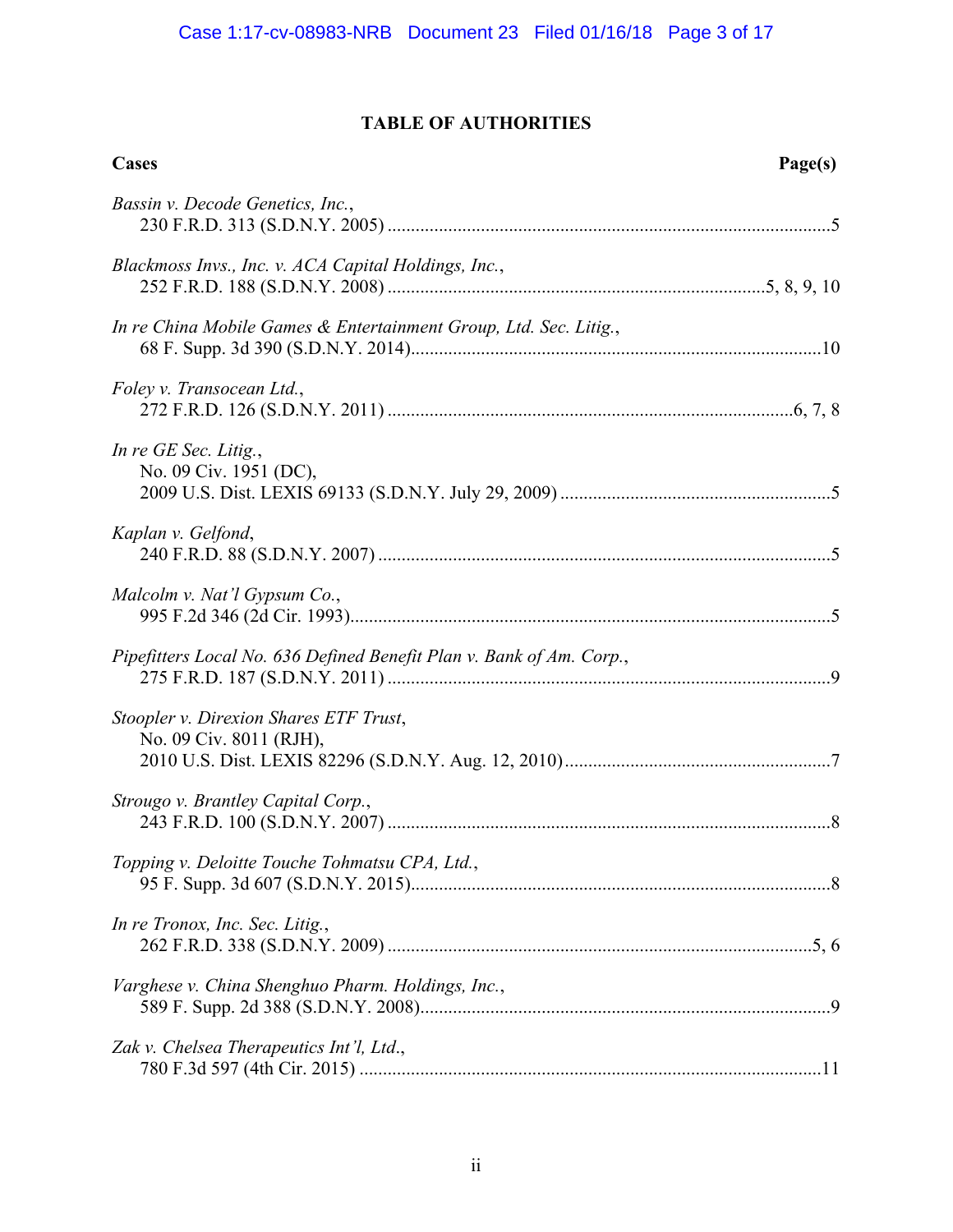# Case 1:17-cv-08983-NRB Document 23 Filed 01/16/18 Page 4 of 17

## **Statutes**

| <b>Other Authorities</b> |  |  |
|--------------------------|--|--|
|                          |  |  |
|                          |  |  |
|                          |  |  |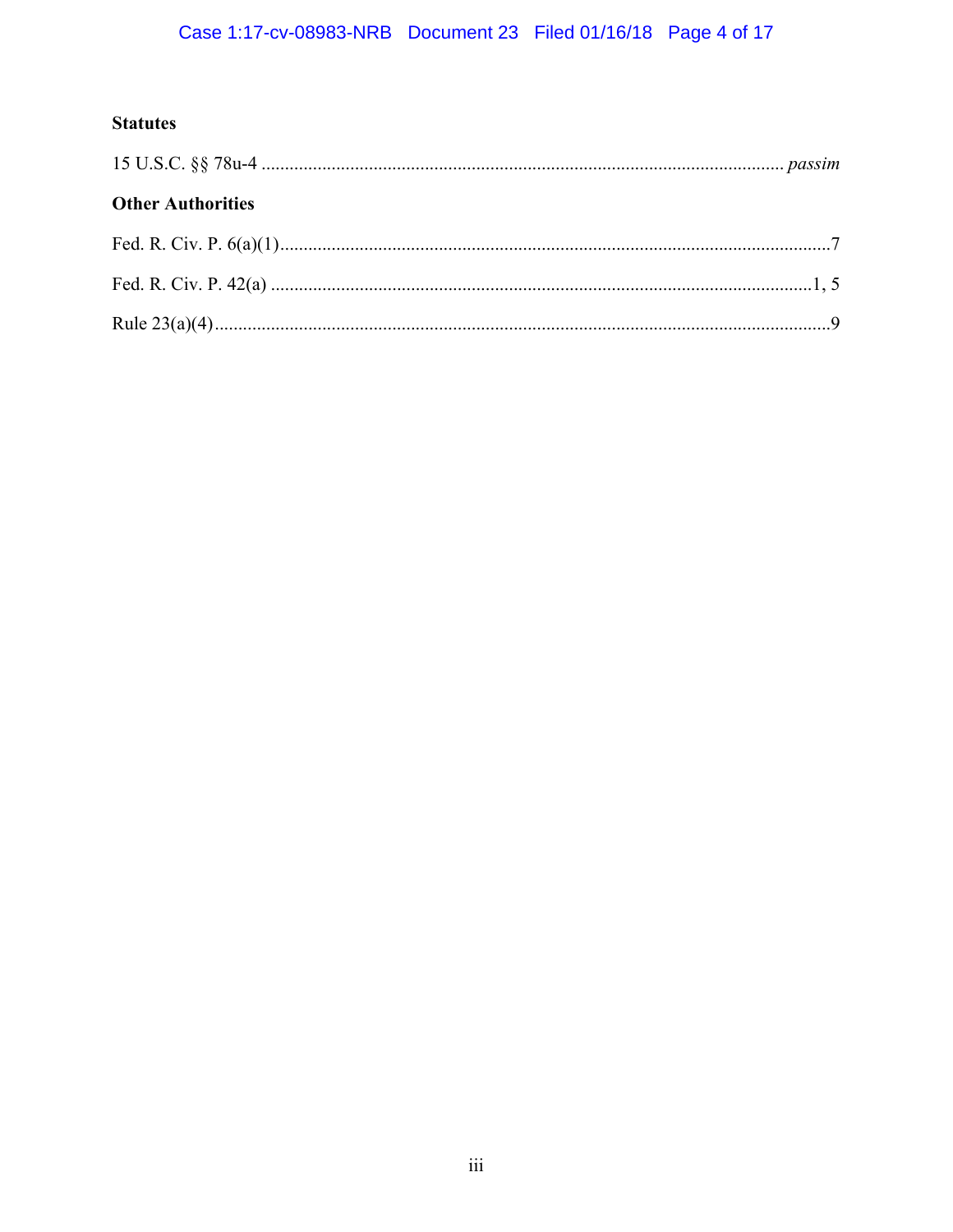#### Case 1:17-cv-08983-NRB Document 23 Filed 01/16/18 Page 5 of 17

Glenn Fausz ("Fausz") respectfully submits this memorandum of law pursuant to  $\S$ 21D(a)(3)(B) of the Securities Exchange Act of 1934 ("Exchange Act") as amended by Private Securities Litigation Reform Act of 1995 ("PSLRA"), 15 U.S.C. § 78u-4(a)(3)(B), in support of his motion for the entry of an order (1) consolidating the above-captioned actions (the "Actions"); (2) appointing Fausz as Lead Plaintiff for the consolidated Action; and (3) approving Fausz's selection of the law firm of Faruqi & Faruqi, LLP (the "Faruqi Firm") as Lead Counsel.

#### **PRELIMINARY STATEMENT**

The Actions presently pending before this Court are securities class actions brought on behalf of a putative class (the "Class") of investors who purchased or otherwise acquired securities of Omega Healthcare Investors, Inc. ("Omega" or the "Company") between February 8, 2017 and October 31, 2017, both dates inclusive (the "Class Period"), seeking to recover damages caused by defendants' violations of the federal securities laws and to pursue remedies under Sections 10(b) and 20(a) of the Exchange Act and Rule 10b-5 promulgated thereunder, against the Company and certain of its executives.

As an initial matter, the Court must decide whether to consolidate the Actions. *See* 15 U.S.C. § 78u-4(a)(3)(B)(ii). Pursuant to Rule 42(a)(2) of the Federal Rules of Civil Procedure, the Court may consolidate the actions before it that involve a common question of law or fact. Fed. R. Civ. P.  $42(a)(2)$ . The Actions may be consolidated as they allege violations of  $\S$  10(b) and 20(a) of the Securities and Exchange Act of 1934 (the "Exchange Act") and Securities and Exchange Commission ("SEC") Rule 10b-5, promulgated thereunder. The Actions also allege substantially similar misconduct by the Company and its officers. As the Actions raise common issues of fact and law, and consolidation will be more efficient for the Court and the parties, the Actions should be consolidated.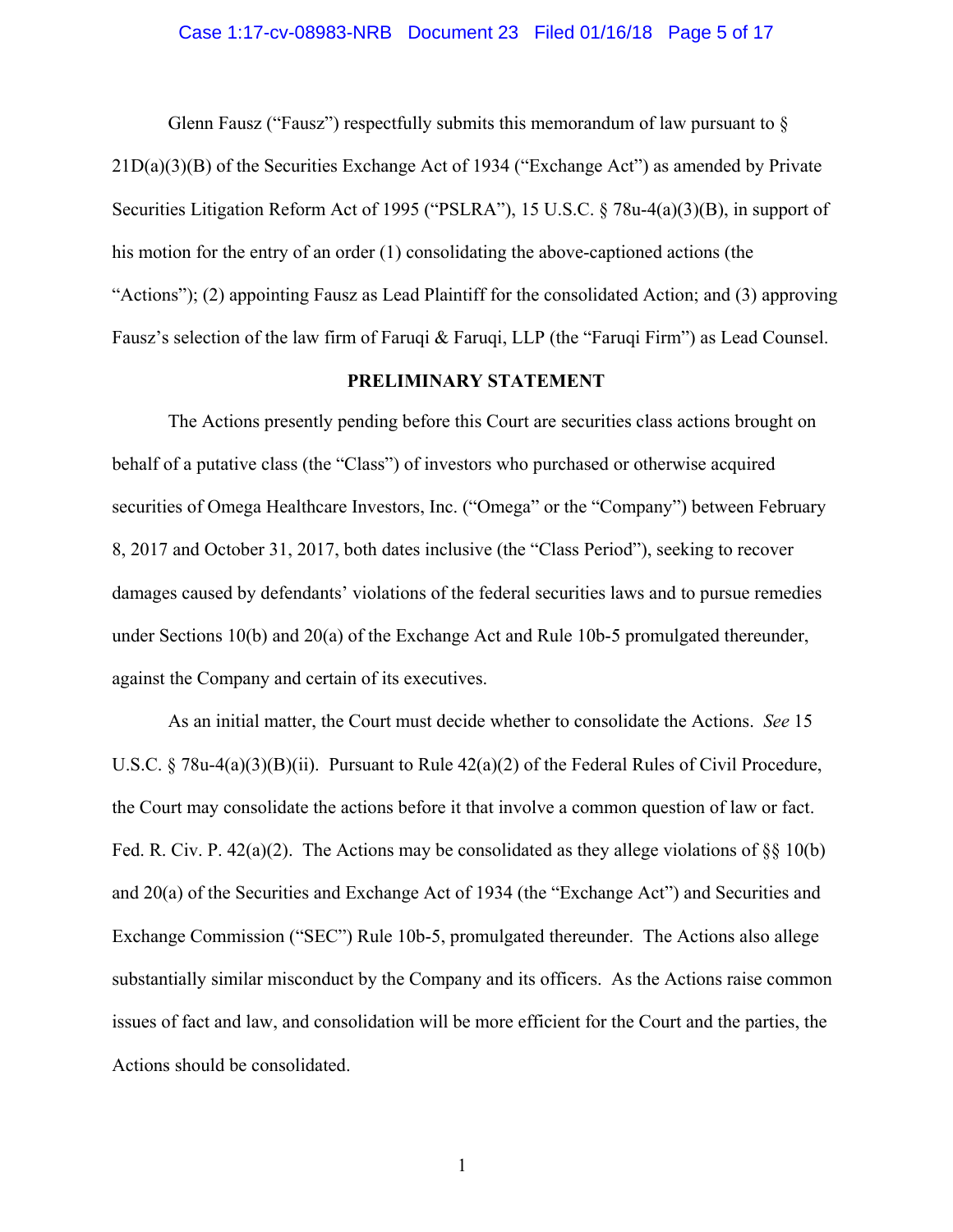#### Case 1:17-cv-08983-NRB Document 23 Filed 01/16/18 Page 6 of 17

With respect to the appointment of a lead plaintiff to oversee the Actions, Congress established a presumption in the PSLRA that requires the Court to appoint the most adequate plaintiff as the lead plaintiff for the Actions. 15 U.S.C.  $\S$  78u-4(a)(3)(B)(ii). The most adequate plaintiff is the person who has the "largest financial interest in the litigation" and who also satisfies the typicality and adequacy requirements of Rule 23 of the Federal Rules of Civil Procedure for class representatives. *See* 15 U.S.C. § 78u-4(a)(3)(B)(iii).<sup>1</sup>

With losses of \$46,172.58, Fausz, to the best of counsel's knowledge, has the largest financial interest in the litigation of any movant. Fausz also satisfies Rule 23's typicality and adequacy requirements. Fausz's claims are typical of the Class's claims because he suffered losses on his Omega investment as a result of the defendants' allegedly false and misleading statements. Further, Fausz has no conflict with the Class and will adequately protect the Class's interests given his significant stake in the litigation and his conduct to date in prosecuting the litigation, including his submission of the requisite certification and selection of experienced class counsel. Accordingly, Fausz is the presumptive Lead Plaintiff.

If appointed Lead Plaintiff, Fausz is entitled to select, subject to the Court's approval, Lead Counsel to represent the Class. *See* 15 U.S.C. § 78u-4(a)(3)(B)(v). Fausz has engaged the Faruqi Firm for this purpose. The Faruqi Firm is an appropriate selection to serve as Lead Counsel because it has substantial securities class action experience.

For the reasons summarized above and those explained more fully below, Fausz's motion should be granted in its entirety.

 $\overline{a}$ 

<sup>1</sup> All internal citations and quotations are omitted, and all emphases are added unless otherwise noted.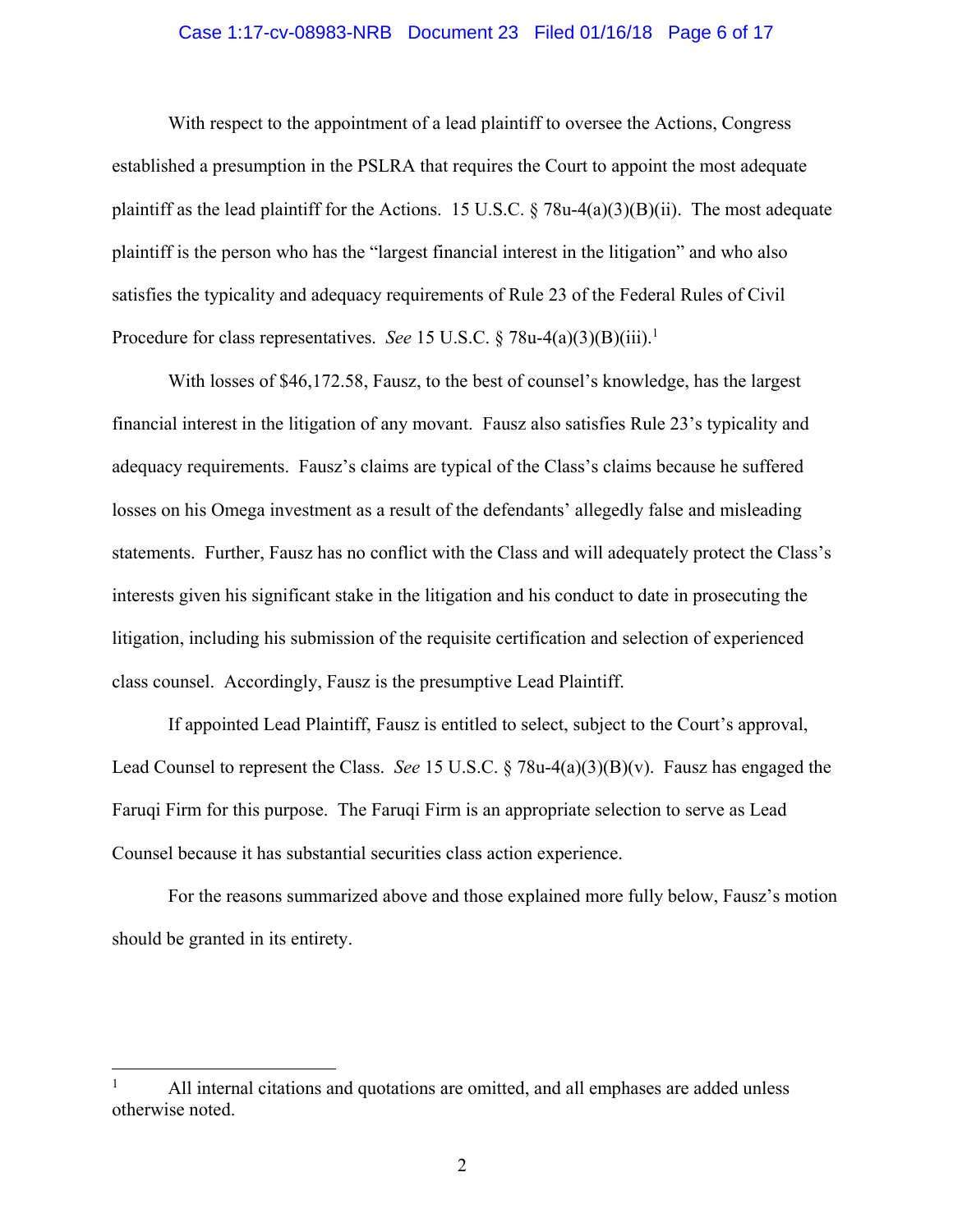### **FACTUAL BACKGROUND**

Omega is incorporated in Maryland, and its common stock trades on the New York Stock Exchange under the ticker symbol "OHI." Complaint ¶14, *Gronich v. Omega Healthcare Investors, Inc., et al.*, No. 1:17-cv-08983-NRB, ECF No. 1 (S.D.N.Y. Nov. 16, 2017) ("*Gronich* Compl."); Complaint ¶14, *Klein v. Omega Healthcare Investors, Inc., et al.*, No. 1:17-cv-09024- NRB, ECF No. 1 (S.D.N.Y. Nov. 17, 2017) ("*Klein* Compl."). Omega is a self-administered real estate investment trust ("REIT") that invests in income producing healthcare facilities, including long-term care facilities located in the United States and the United Kingdom. *Gronich* Compl. ¶19; *Klein* Compl. ¶19.

The complaints in the Actions allege that defendants knowingly or recklessly made false and/or misleading statements and/or failed to disclose that: (1) financial and operating results of certain of the Company's operators were deteriorating; (2) as a result, certain of the Company's operators were experiencing worsening liquidity issues that were significantly impacting the operators' ability to make timely rent payments; (3) as a result, certain of the Company's direct financing leases were impaired and certain receivables were uncollectible; and (4) as a result of the foregoing, Defendants' statements about Omega's business, operations, and prospects, were materially false and/or misleading and/or lacked a reasonable basis. *Gronich* Compl. ¶24; *Klein* Compl. ¶24.

On July 26, 2017, after the market closed, Omega issued a press release titled "Omega Announces Second Quarter 2017 Financial Results; Increased Dividend Rate for 20th Consecutive Quarter." *Gronich* Compl. ¶25; *Klein* Compl. ¶25*.* The next day, on July 27, 2017, Omega held a conference call with investors where defendant Daniel J. Booth stated, in relevant part, "Two our top ten private operators in particular have seen margins and coverages decline and as a result created liquidity concerns" and that "Omega has considerable security deposits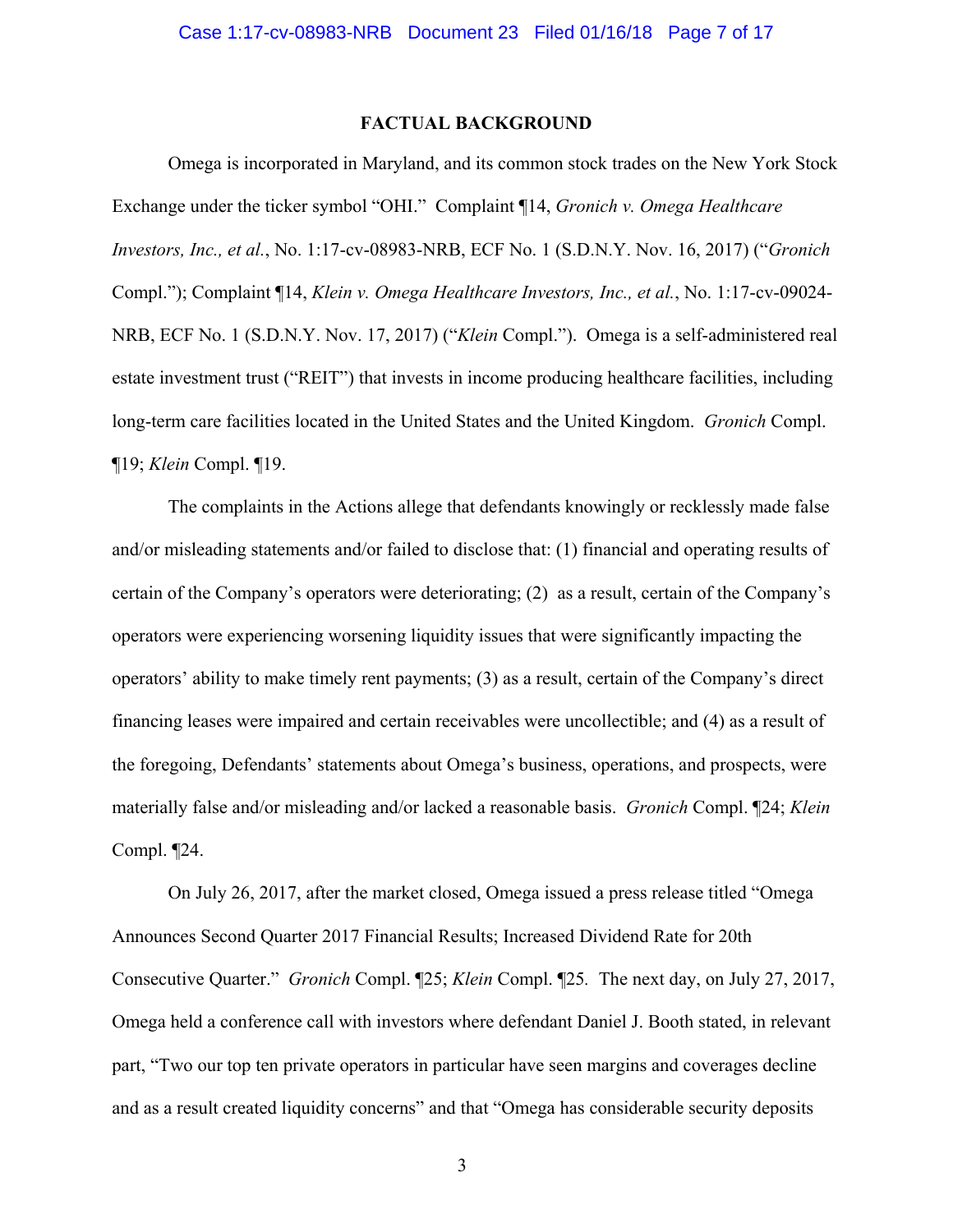#### Case 1:17-cv-08983-NRB Document 23 Filed 01/16/18 Page 8 of 17

and significant personal guarantees to support what we believe are short term liquidity issues." *Gronich* Compl. ¶26; *Klein* Compl. ¶26*.*

On this news, the Company's stock price fell \$1.35 per share, or 4%, to close at \$32.10 per share on July 27, 2017, on unusually heavy trading volume. *Gronich* Compl. ¶27; *Klein* Compl. ¶27*.*

Then, on October 30, 2017, after the market closed, the Company issued a press release where it disclosed in relevant part that Omega was incurring a "\$197.4 million in impairment on direct financing leases related to the Orianna portfolio, [and] \$11.9 million in provision for uncollectible accounts (\$9.5 million related to Orianna)[.]" *Gronich* Compl. ¶29; *Klein* Compl. ¶29. The next day, on October 31, 2017, the Company held a conference call where defendants disclosed that "liquidity issues [were] impacting the ability of the[] operators to pay rent on a timely basis." *Gronich* Compl. ¶30; *Klein* Compl. ¶30.

On this news, the Company's stock price fell \$2.11 per share, or 6.8%, to close at \$28.86 per share on October 31, 2017, on unusually heavy trading volume. *Gronich* Compl. ¶31; *Klein* Compl. ¶31.

Through the Actions, Fausz seeks to recover for himself and absent class members the substantial losses that were suffered as a result of the defendants' fraud.

#### **ARGUMENT**

#### **I. THE ACTIONS SHOULD BE CONSOLIDATED FOR ALL PURPOSES**

The PSLRA provides that, "[i]f more than one action on behalf of a class asserting substantially the same claim or claims arising under this chapter has been filed," the court shall not determine the most adequate plaintiff "until after the decision on the motion to consolidate is rendered." 15 U.S.C.  $\S$  78u-4(a)(3)(B)(ii) (the PSLRA advises courts to make the decision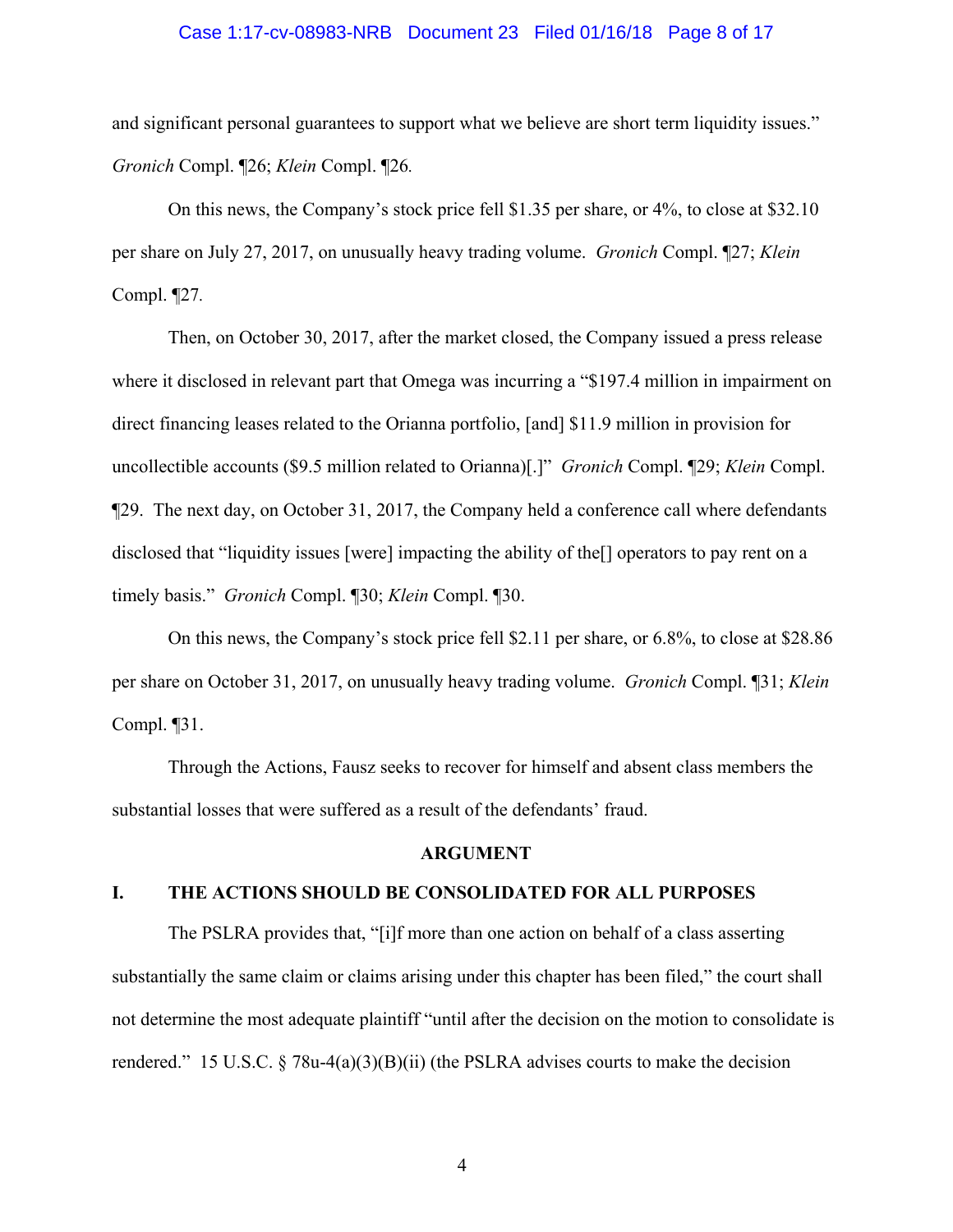#### Case 1:17-cv-08983-NRB Document 23 Filed 01/16/18 Page 9 of 17

regarding the appointment of the lead plaintiff for the consolidated action "as soon as practicable after [the consolidation] decision is rendered").

Consolidation is appropriate when the actions before the court involve common questions of law *or* fact. *See* Fed. R. Civ. P. 42(a); *Malcolm v. Nat'l Gypsum Co.*, 995 F.2d 346, 350 (2d Cir. 1993) (citing *Johnson v. Celotex Corp.*, 899 F.2d 1281, 1284 (2d Cir. 1990)); *In re Tronox, Inc. Sec. Litig.*, 262 F.R.D. 338, 344 (S.D.N.Y. 2009) (consolidating securities class actions); *Blackmoss Invs., Inc. v. ACA Capital Holdings, Inc.*, 252 F.R.D. 188, 190 (S.D.N.Y. 2008) (same). Differences in causes of action, defendants, or the class period do not render consolidation inappropriate if the cases present sufficiently common questions of fact and law, and the differences do not outweigh the interest of judicial economy served by consolidation. *Kaplan v. Gelfond*, 240 F.R.D. 88, 91 (S.D.N.Y. 2007); *see In re GE Sec. Litig.*, No. 09 Civ. 1951 (DC), 2009 U.S. Dist. LEXIS 69133, at \*4-5 (S.D.N.Y. July 29, 2009) (consolidating actions asserting different claims against different defendants over different class periods).

The Actions at issue here clearly involve common questions of fact *and* law. The Actions assert claims under the Exchange Act on behalf of investors who were defrauded by defendants. The Actions allege substantially the same wrongdoing, namely that defendants issued materially false and misleading statements that artificially inflated the price of Omega securities and subsequently damaged the Class when the price crashed as the truth emerged. Consolidation of the Actions is therefore appropriate. *See Bassin v. Decode Genetics, Inc.*, 230 F.R.D. 313, 315 (S.D.N.Y. 2005) (consolidation is particularly appropriate in the context of securities class actions where the complaints are based on the same statements and the defendants will not be prejudiced).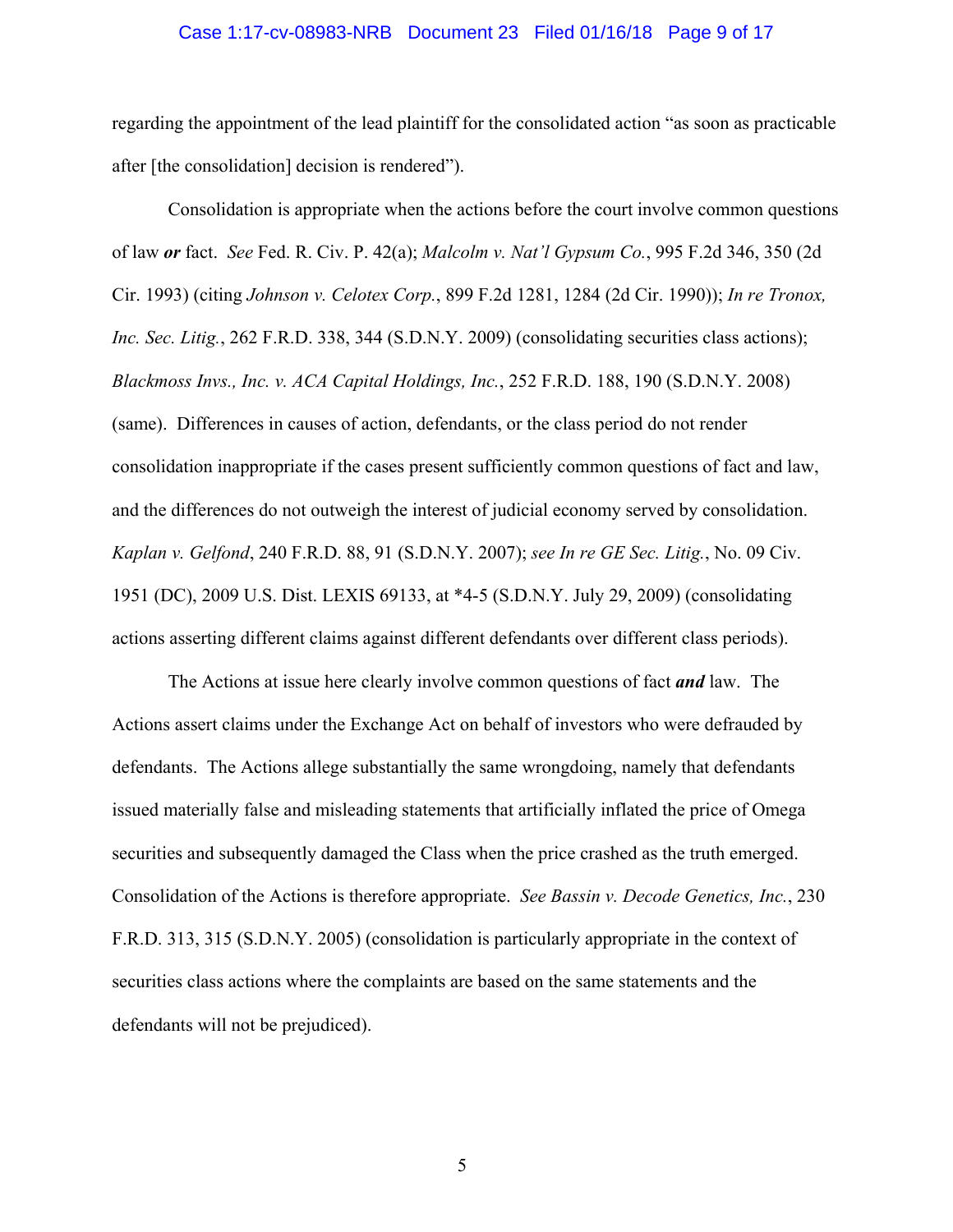#### **II. FAUSZ SHOULD BE APPOINTED LEAD PLAINTIFF FOR THE CLASS**

#### **A. The PSLRA's Provisions Concerning The Appointment Of A Lead Plaintiff**

The PSLRA governs the appointment of a Lead Plaintiff for "each private action arising under the [Exchange Act] that is brought as a plaintiff class action pursuant to the Federal Rules of Civil Procedure." 15 U.S.C. §§ 78u-4(a)(1) & (a)(3)(B). It provides that within 20 days of the filing of the action, the plaintiff in that action is required to publish notice in a widely circulated business-oriented publication or wire service, informing class members of their right to move the Court, within 60 days of the publication, for appointment as lead plaintiff. *See Foley v. Transocean Ltd.*, 272 F.R.D. 126, 127 (S.D.N.Y. 2011) (citing 15 U.S.C. § 78u-

## $4(a)(3)(A)(i)(II)).$

Under 15 U.S.C. § 78u-4(a)(3)(B)(i), the Court is then to consider any motion made by class members and is to appoint as lead plaintiff the movant that the Court determines to be "most capable of adequately representing the interests of class members." Further, the PSLRA establishes a rebuttable presumption that the "most adequate plaintiff" is the person that:

(aa) has either filed the complaint or made a motion in response to a notice (published by a complainant); (bb) in the determination of the court, has the largest financial interest in the relief sought by the class; and (cc) otherwise satisfies the requirements of Rule 23 of the Federal Rules of Civil Procedure.

*Foley*, 272 F.R.D. at 127 (citing 15 U.S.C. § 78u-4(a)(3)(B)(iii)(I)); *see also Tronox*, 262 F.R.D. at 343-44 (same).

Once it is determined who among the movants seeking appointment as lead plaintiff is the presumptive lead plaintiff, the presumption can be rebutted only upon proof by a class member that the presumptive lead plaintiff: "(aa) will not fairly and adequately protect the interests of the class; or (bb) is subject to unique defenses that render such plaintiff incapable of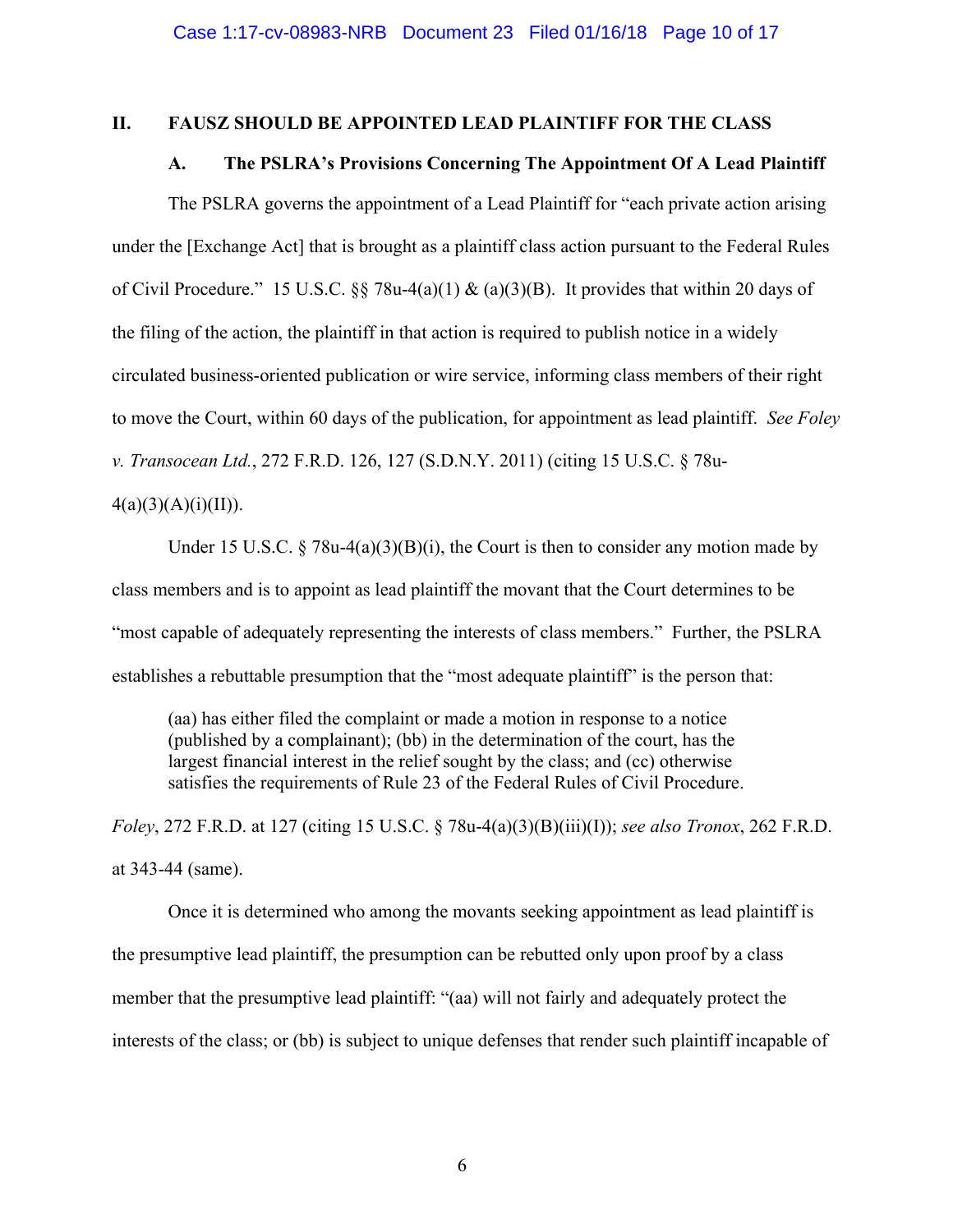#### Case 1:17-cv-08983-NRB Document 23 Filed 01/16/18 Page 11 of 17

adequately representing the class." 15 U.S.C. § 78u-4(a)(3)(B)(iii)(II); *see also Foley*, 272 F.R.D. at 127.

#### **B. Under The PSLRA, Fausz Should Be Appointed Lead Plaintiff**

As discussed below, Fausz should be appointed Lead Plaintiff because all of the PSLRA's procedural hurdles have been satisfied, Fausz holds the largest financial interest of any movant, and he otherwise satisfies Rule 23's typicality and adequacy requirements.

## **1. Fausz Filed a Timely Motion**

Pursuant to 15 U.S.C. § 78u-4(a)(3)(A)(i), the first plaintiff to file a complaint was required to publish notice within twenty (20) days of its filing. Counsel for the first-filed plaintiff Dror Gronich published notice of the lead plaintiff deadline via *Business Wire* on November 16, 2017. *See Ex. A*;<sup>2</sup> *see also Stoopler v. Direxion Shares ETF Trust*, No. 09 Civ. 8011 (RJH), 2010 U.S. Dist. LEXIS 82296, at \*9 (S.D.N.Y. Aug. 12, 2010) (considering publication in *Business Wire* to be sufficient to satisfy the PSLRA's notice requirement). Consequently, any member of the proposed Class was required to seek to be appointed Lead Plaintiff within 60 days after publication of the notice, *i.e.*, on or before January 16, 2018.<sup>3</sup> Thus, Fausz's motion is timely filed. Additionally, pursuant to 15 U.S.C. § 78u-4(a)(2), Fausz timely signed and submitted the requisite certification, identifying all of his relevant Omega transactions during the Class Period, and detailing Fausz's suitability to serve as Lead Plaintiff in this case. *See* Ex. B. The PSLRA's procedural requirements have therefore been met.

 $\overline{a}$ 

<sup>2</sup> All Exhibits referenced herein are annexed to the Declaration of Richard W. Gonnello, dated January 16, 2018, filed herewith.

<sup>3</sup> Because the 60th day fell on Martin Luther King Jr. Day, which is a federal holiday, Fed. R. Civ. P. 6(a)(1) extended the deadline to Tuesday, January 16, 2018.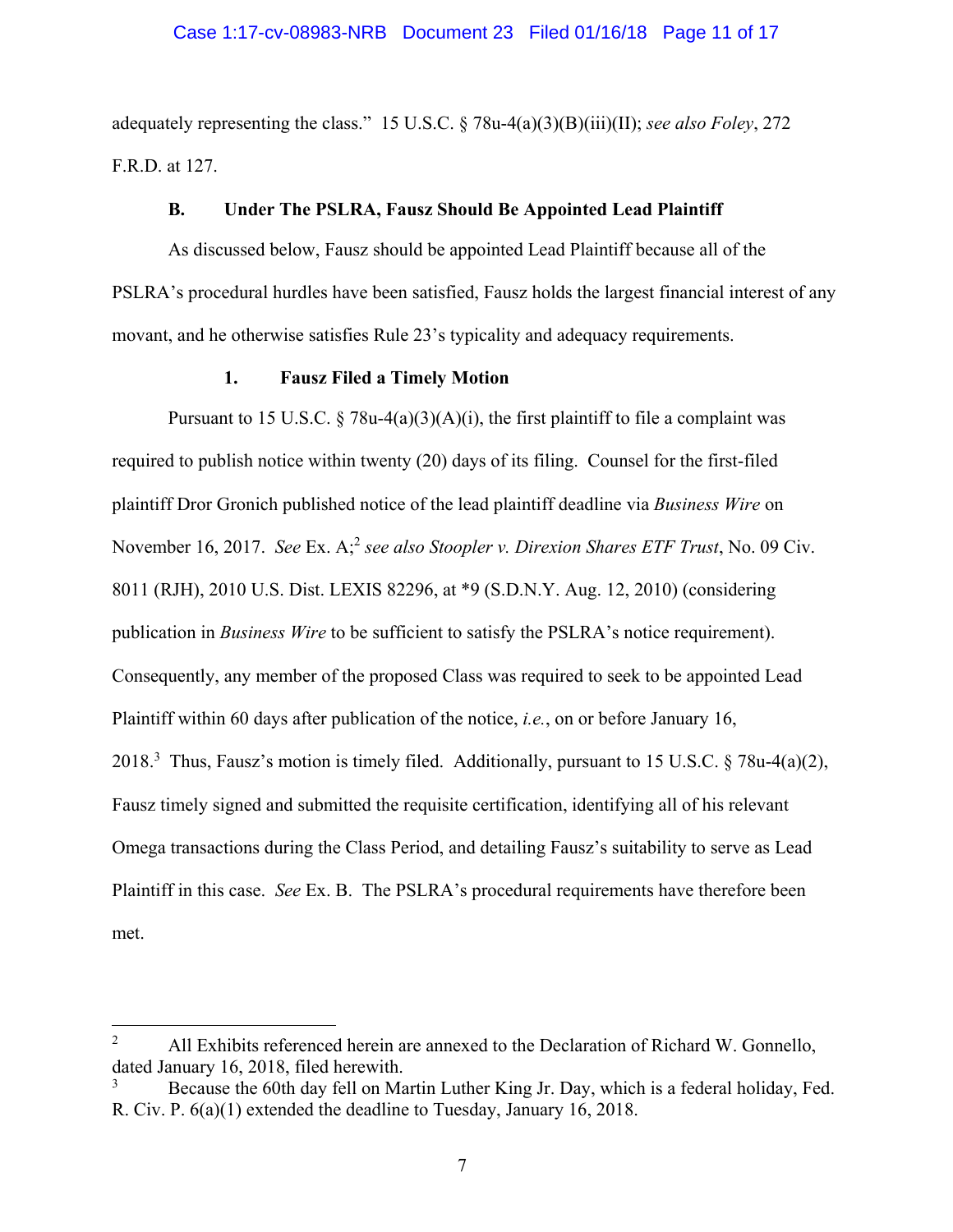## **2. Fausz Has the Largest Financial Interest in the Relief Sought by the Class**

The PSLRA instructs the Court to adopt a rebuttable presumption that the "most adequate plaintiff" for lead plaintiff purposes is the person or persons with the largest financial interest in the relief sought by the Class. *See* 15 U.S.C. § 78u-4(a)(3)(B)(iii)(I)(bb).

Although the PSLRA is silent as to any definitive methodology courts are to use in determining which movant has the largest financial interest in the relief sought, courts in this Circuit have often looked to the following four factors in the inquiry: (1) the number of shares purchased by the movant during the class period; (2) the number of net shares purchased by the movant during the class period; (3) the total net funds expended by the movant during the class period; and (4) the approximate losses suffered by the movant. *See Foley*, 272 F.R.D. at 127-28; *Topping v. Deloitte Touche Tohmatsu CPA, Ltd.*, 95 F. Supp. 3d 607, 616 (S.D.N.Y. 2015). Courts have placed the most emphasis on the last of the four factors: the approximate loss suffered by the movant. *See, e.g.*, *Foley*, 272 F.R.D. at 128; *Topping*, 95 F. Supp. 3d at 616.

Overall, during the Class Period, Fausz purchased 8,955 net and total shares of Omega common stock, expended \$291,060.23 in net funds, and suffered losses of \$46,172.58 when calculated using a last in, first out ("LIFO") methodology. *See* Ex. C. Fausz is presently unaware of any other movant with a larger financial interest in the outcome of this litigation.

### **3. Fausz Meets Rule 23's Typicality and Adequacy Requirements**

The PSLRA also requires that in addition to possessing the largest financial interest in the outcome of the litigation, the lead plaintiff satisfy the requirements of Rule 23 of the Federal Rules of Civil Procedure. *See* 15 U.S.C. § 78u-4(a)(3)(B). When assessing a potential lead plaintiff, only Rule 23(a)'s typicality and adequacy requirements are relevant. *See, e.g.*, *Strougo v. Brantley Capital Corp.*, 243 F.R.D. 100, 105 (S.D.N.Y. 2007); *see also Blackmoss*, 252 F.R.D.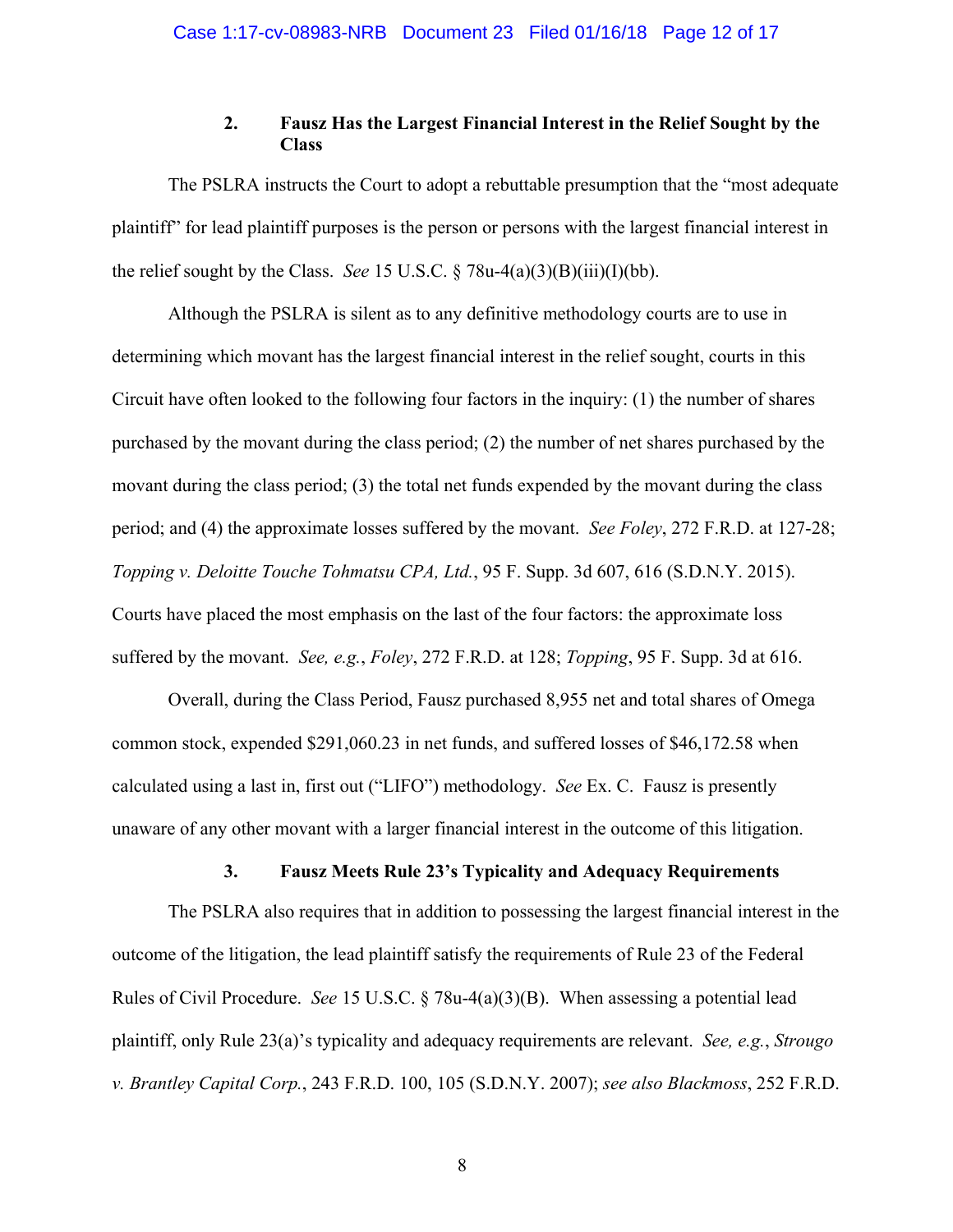#### Case 1:17-cv-08983-NRB Document 23 Filed 01/16/18 Page 13 of 17

at 191 ("At this stage of the litigation, the moving plaintiff must only make a preliminary showing that the adequacy and typicality requirements have been met.").

Typicality is established where each class member's claim "arises from the same course of events, and each class member makes similar legal arguments to prove the defendant's liability." *Blackmoss*, 252 F.R.D. at 191 (quoting *In re Drexel Burnham Lambert Grp., Inc.*, 960 F.2d 285, 291 (2d Cir. 1992)).

Fausz's claims are clearly typical of the Class's claims. Fausz purchased Omega shares during the Class Period, suffered damages as a result of the Company's false and misleading statements, and possesses claims against Omega and certain of its officers under the federal securities laws. Because the factual and legal bases of Fausz's claims are similar, if not identical, to those of the Class's claims, Fausz necessarily satisfies the typicality requirement. *See Varghese v. China Shenghuo Pharm. Holdings, Inc.*, 589 F. Supp. 2d 388, 397 (S.D.N.Y. 2008) (finding movant typical where "(1) he purchased CSP stock during the Class Period; (2) he purchased shares in reliance on CSP's misrepresentations; and (3) he suffered damages as a result").

With respect to adequacy, Rule  $23(a)(4)$  requires that the representative party will "fairly" and adequately protect the interests of the class." Adequate representation will be found if able and experienced counsel represent the proposed representative, and the proposed representative has no fundamental conflicts with the interests of the class as a whole. *See Pipefitters Local No. 636 Defined Benefit Plan v. Bank of Am. Corp.*, 275 F.R.D. 187, 190 (S.D.N.Y. 2011) ("In considering the adequacy of a proposed lead plaintiff, a court must consider: (1) whether the lead plaintiff's claims conflict with those of the class; and (2) whether class counsel is qualified, experienced, and generally able to conduct the litigation.").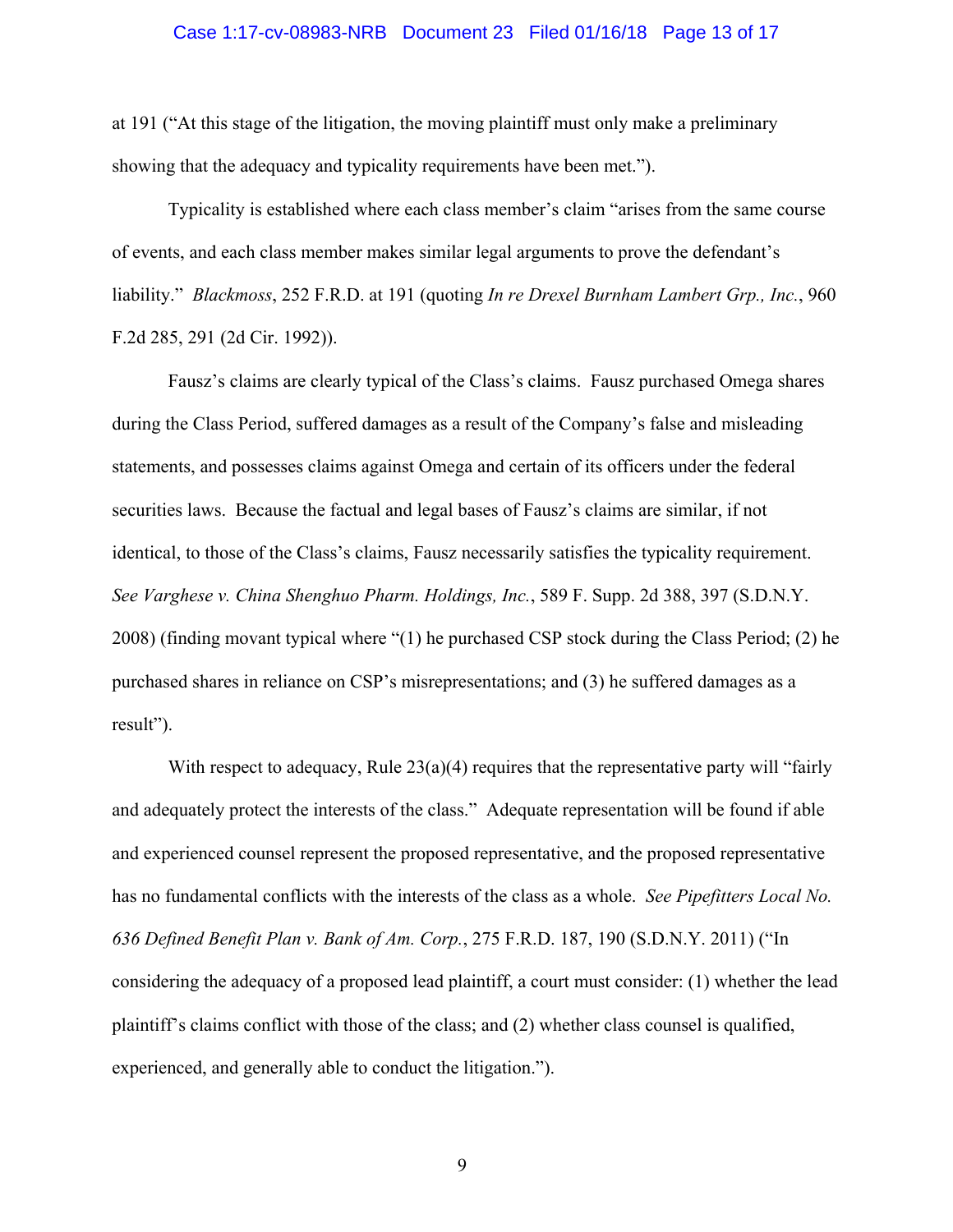#### Case 1:17-cv-08983-NRB Document 23 Filed 01/16/18 Page 14 of 17

As evidenced by the representations in his certification, Fausz's interests are perfectly aligned with—and by no means antagonistic to—the Class. *See Blackmoss*, 252 F.R.D. at 191 ("Bergamini has indicated in his certification his willingness to serve as Lead Plaintiff.").

Fausz has also selected and retained highly competent counsel to litigate the claims on behalf of himself and the Class. As explained below in Section III, the Faruqi Firm is highly regarded for its experience, knowledge, and ability to conduct complex securities class action litigation. *See* Ex. D. Consequently, Fausz is more than adequate to represent the Class and has every incentive to maximize the Class's recovery.

In light of the foregoing, Fausz respectfully submits that he is the presumptive Lead Plaintiff and should be appointed Lead Plaintiff for the consolidated Action.

### **III. FAUSZ'S SELECTION OF THE FARUQI FIRM AS LEAD COUNSEL SHOULD BE APPROVED**

Pursuant to 15 U.S.C.  $\S 78u-4(a)(3)(B)(v)$ , the Lead Plaintiff is entitled to select and retain Lead Counsel for the Class, subject to the Court's approval. Fausz has selected the Faruqi Firm to be Lead Counsel for the Class. The Faruqi Firm is a minority-owned and woman-owned law firm, and, as reflected in the firm's resume, possesses extensive experience litigating complex class actions on behalf of plaintiffs, including securities class actions. *See* Ex. D; *see also In re China Mobile Games & Entertainment Group, Ltd. Sec. Litig.*, 68 F. Supp. 3d 390, 401 (S.D.N.Y. 2014) (Wood, J.) (appointing the Faruqi Firm as sole lead counsel and noting: "Faruqi & Faruqi has extensive experience in the area of securities litigation and class actions. The firm's resume indicates that it has litigated more than ten prominent securities class actions since its founding in 1995. Faruqi & Faruqi achieved successful outcomes in many of these cases."). For example, the Faruqi Firm has previously obtained significant recoveries for injured investors. *See, e.g*., *In re Avalanche Biotechnologies Sec. Litig.*, No. 3:15-cv-03185-JD (N.D. Cal. 2017)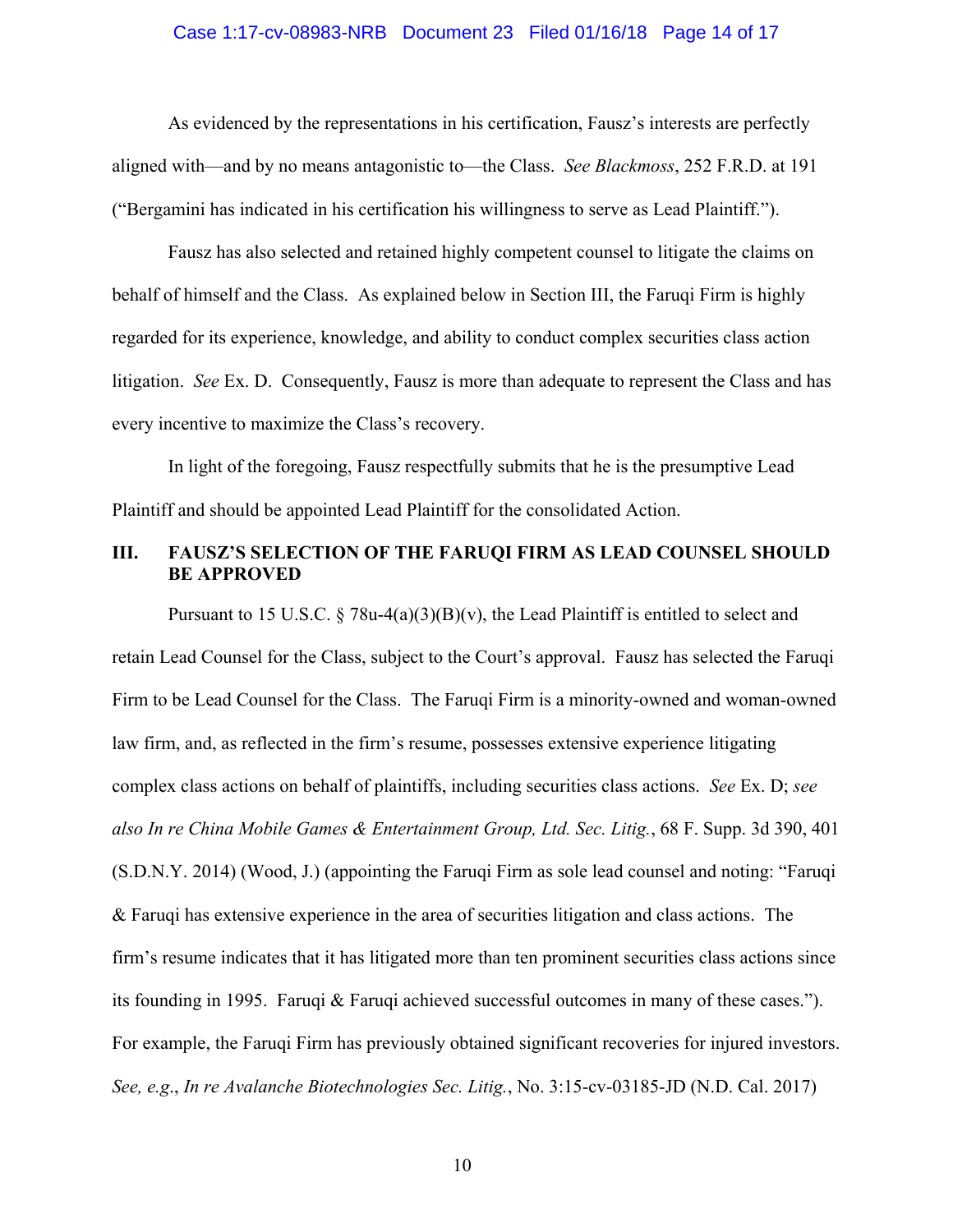#### Case 1:17-cv-08983-NRB Document 23 Filed 01/16/18 Page 15 of 17

(appointed as sole lead counsel in the federal action and awaiting final approval of a \$13 million global settlement of the state and federal actions); *Rihn v. Acadia Pharms., Inc.*, No. 3:15-cv-00575-BTM-DHB (S.D. Cal. 2017) (where, as sole lead counsel, the Faruqi Firm obtained preliminary approval of a \$2.925 million settlement); *In re Geron Corp*., *Sec. Litig.*, No. 3:14- CV-01424 (CRB) (N.D. Cal. 2017) (where, as sole lead counsel, the Faruqi Firm obtained final approval of a \$6.25 million settlement); *In re Dynavax Techs. Corp. Sec. Litig*., No. 12-CV-02796 (CRB) (N.D. Cal. 2016) (where, as sole lead counsel, the Faruqi Firm obtained final approval of a \$4.5 million settlement); *McIntyre v. Chelsea Therapeutics Int'l, LTD*, No. 12-CV-213-MOC-DCK (W.D.N.C. 2016) (where, as sole lead counsel, the Faruqi Firm secured the reversal of the district court's dismissal of the action at the Fourth Circuit, *see Zak v. Chelsea Therapeutics Int'l, Ltd., 780 F.3d 597 (4th Cir. 2015), and obtained final approval of a \$5.5* million settlement); *In re L&L Energy, Inc. Sec. Litig.,* No. 13-CV-06704 (RA) (S.D.N.Y. 2015) (where the Faruqi Firm as co-lead counsel, secured a \$3.5 million settlement); *In re Ebix*, *Inc*. *Sec. Litig*., No. 1:11-CV-02400-RWS (N.D. Ga. 2014) (where the Faruqi Firm, as sole lead counsel for the class, secured a \$6.5 million settlement); *Shapiro v. Matrixx Initiatives, Inc*., No. CV-09-1479-PHX-ROS (D. Ariz. 2013) (where the Faruqi Firm, as co-lead counsel for the class, secured a \$4.5 million settlement); *In re United Health Grp. Inc. Deriv. Litig*., Case No. 27 CV 06-8065 (Minn. 4th Jud. Dt. 2009) (where the Faruqi Firm, as co-lead counsel, obtained a recovery of more than \$930 million for the benefit of the Company and negotiated important corporate governance reforms designed to make the nominal defendant corporation a model of responsibility and transparency); *In re Tellium Inc. Sec. Litig.*, No. 02-CV-5878 (FLW) (D.N.J. 2006) (where the Faruqi Firm, as co-lead counsel, recovered a \$5.5 million settlement); *In re Olsten Corp. Sec. Litig.*, No. 97-CV-5056 (E.D.N.Y. 2005) (where the Faruqi Firm, as co-lead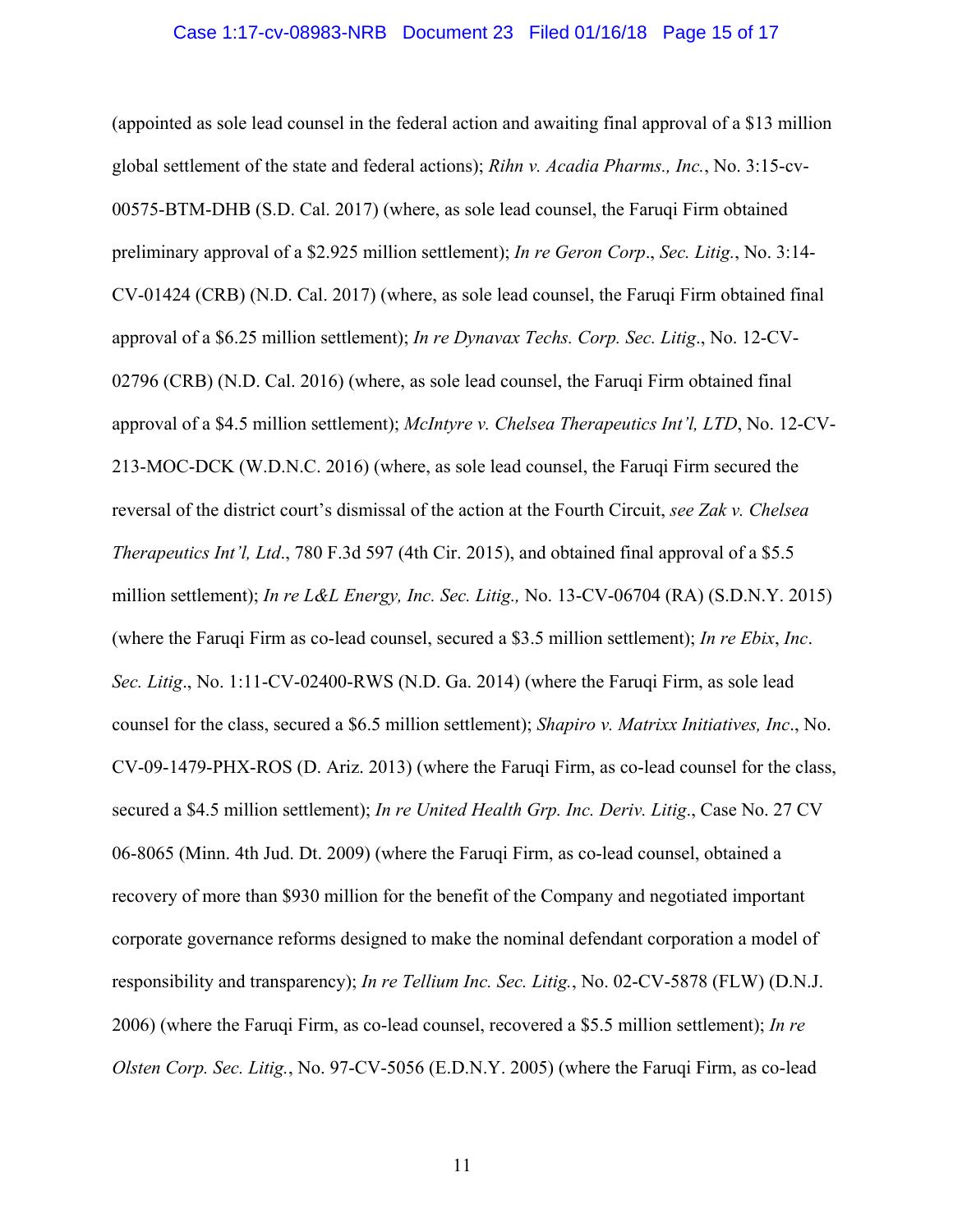#### Case 1:17-cv-08983-NRB Document 23 Filed 01/16/18 Page 16 of 17

counsel, recovered \$24.1 million for class members); *Ruskin v. TIG Holdings, Inc.*, No. 98-CV-1068 (S.D.N.Y. 2002) (where the Faruqi Firm, as co-lead counsel, recovered \$3 million for the class); and *In re Purchase Pro Inc. Sec. Litig*., No. CV-C-01-0483-JLQ (D. Nev. 2001) (where the Faruqi Firm, as co-lead counsel for the class, secured a \$24.2 million settlement).

The Faruqi Firm is also currently litigating several prominent securities class actions. *See, e.g.*, *Bielousov v. GoPro, Inc.*, No. 4:16-cv-06654-CW (N.D. Cal.) (where, as sole lead counsel for the class, the firm defeated defendants' motion to dismiss); *Loftus v. Primero Mining Corp.*, No. 16-01034-BRO (RAOx) (C.D. Cal) (appointed as sole lead counsel for the class); *Cabrera Jr. v. Tahoe Resources Inc.*, No. 1:17-cv-05155-AT (S.D.N.Y.) (appointed as sole lead counsel for the class).

#### **CONCLUSION**

For the foregoing reasons, Fausz respectfully requests that the Court: (1) consolidate the Actions; (2) appoint Fausz as Lead Plaintiff for the consolidated Action; (3) approve Fausz's selection of the Faruqi Firm as Lead Counsel for the Class; and (4) grant such other relief as the Court may deem just and proper.

Dated: January 16, 2018 Respectfully submitted,

#### **FARUQI & FARUQI, LLP**

By: */s/ Richard W. Gonnello* Richard W. Gonnello

Richard W. Gonnello Sherief Morsy 685 Third Avenue, 26th Floor New York, NY 10017 Ph: (212) 983-9330 Fx: (212) 983-9331 E-mail: rgonnello@faruqilaw.com smorsy@faruqilaw.com